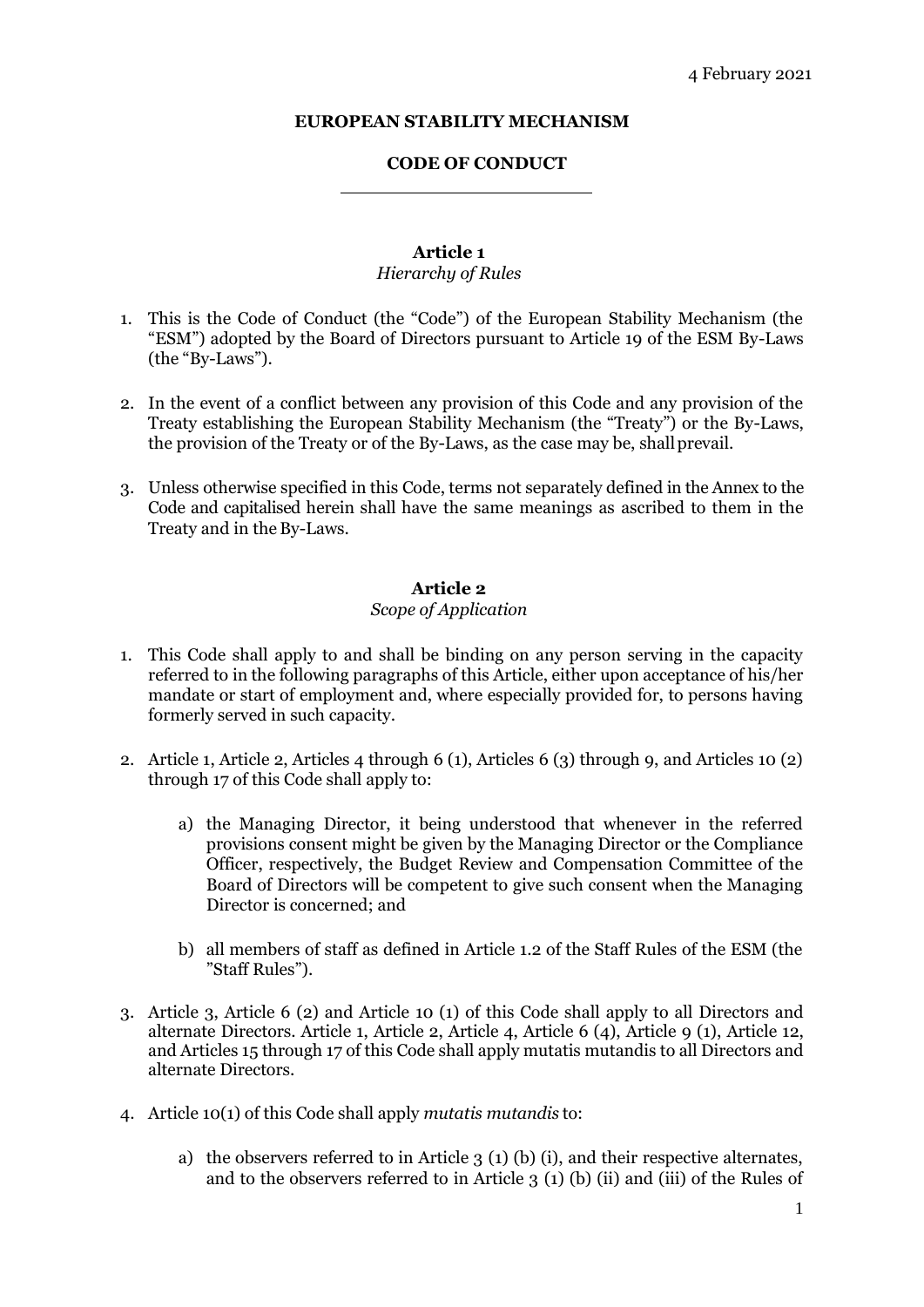Procedure of the Board of Directors;

- b) the aids referred to in Article 3 (2) of the Rules of Procedure of the Board of Directors;
- c) the experts and other persons referred to in Article 3 (3) of the Rules of Procedure of the Board of Directors.

# **Article 3**

### *Duties of Directors*

- 1. Each Director and alternate Director shall devote to the activities of the ESM such time and attention as the interest of the institution may require.
- 2. While holding office at the ESM, a Director or alternate Director may not engage in such activities as may be determined from time to time by the Board of Governors, acting by qualified majority, pursuant to Articles 5 (7) (d) and 6 (8) of theTreaty.

# **Article 4**

### *Standard of Conduct*

- 1. In accordance with the mutual trust and reciprocal loyalty expected to govern relations between the ESM and its members of staff, members of staff shall perform their duties in full compliance with the Treaty, the By-Laws, this Code, the Staff Rules and Supplemental Rules, and all policies and guidelines established by the Board of Governors and Board of Directors, as well as any internal policies and procedures established by the Managing Director.
- 2. Members of staff owe their professional duty to the ESM and to no other authority. They shall conduct themselves, both in the discharge of their duties and outside working hours, in a manner befitting the purpose, role and values of the ESM and their duties. Members of staff must avoid actions which constitute an abuse of the privileges and immunities accorded to the ESM or to its staff.
- 3. Members of staff shall perform their duties in a manner that safeguards and enhances public confidence in their integrity and in the integrity of the ESM.
- 4. Members of staff shall perform their duties objectively and impartially, without allowing themselves to be influenced by personal or political considerations, relationships or affiliations.
- 5. Members of staff shall strictly observe their duty of confidentiality.
- 6. Members of staff shall perform their professional duties diligently, efficiently and to the best of their ability.
- 7. Members of staff must protect the ESM's name and reputation and, consequently, should avoid any actions or statements outside the ESM which could reasonably be expected to damage the ESM's name or reputation. They must also protect and preserve the ESM's property, including intellectual property.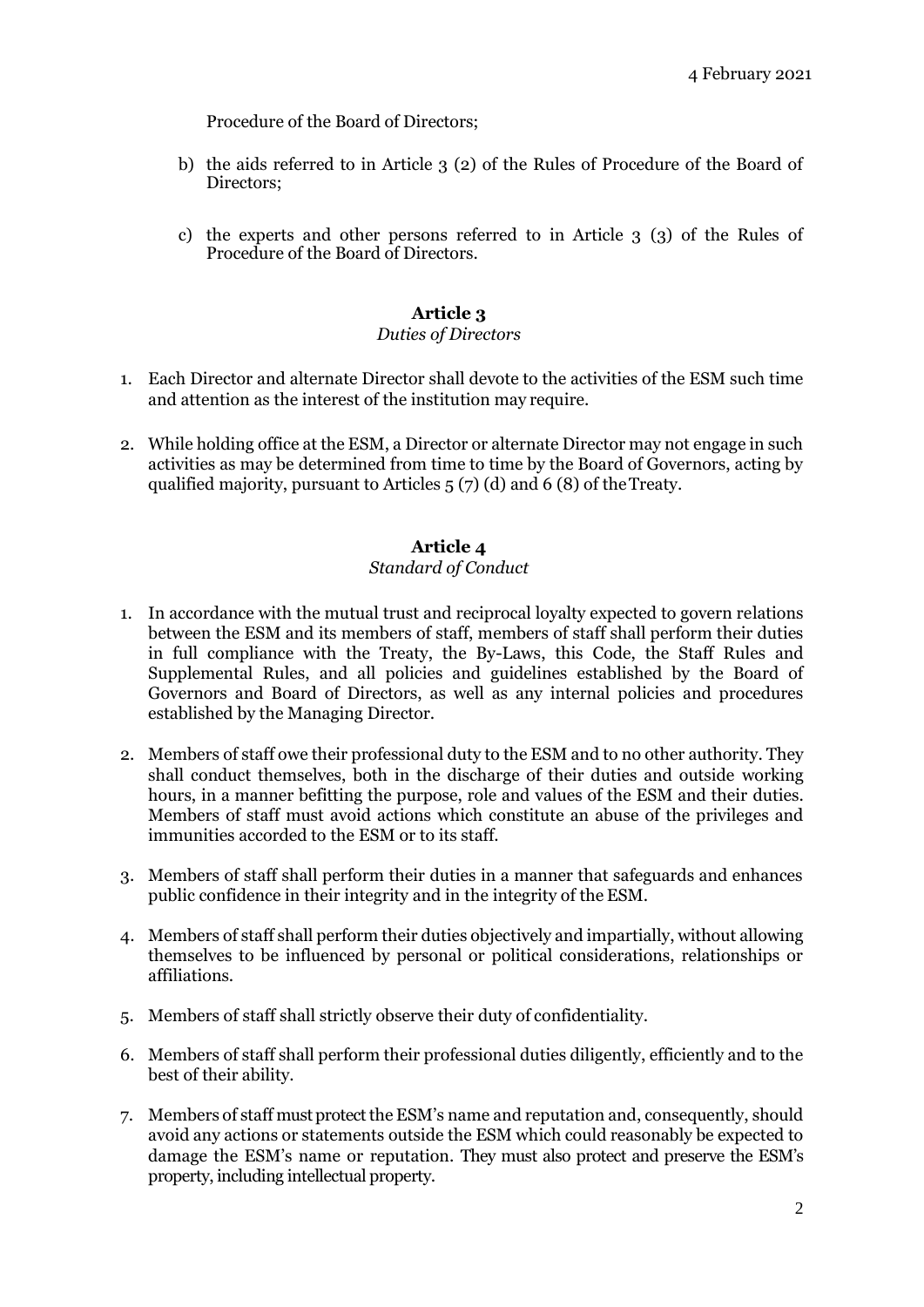### *Values and Work Environment*

- 1. The ESM is committed to and supports a culture of integrity, respect, accountability, and non-discrimination, and to fostering and maintaining a work environment characterised by these values.
- 2. The ESM is committed to and supports the right of members of staff to work in an environment free from Misconduct, including Integrity Violations and Behavioural Misconduct such as Discrimination, Physical violence, Psychological or Sexual harassment, and Retaliation. Victims of Integrity Violations and Behavioural Misconduct are encouraged to bring this to the attention of the Compliance function without fear of reprisal*.*
- 3. The ESM is committed to providing a safe and healthy work environment in compliance with applicable laws, regulations and best practice.
- 4. The general interests of members of staff are represented by staff representatives elected among and by members of staff. The staff representatives facilitate the communication between ESM management and members of staff and ensure that the collective voice of members of staff can be heard and taken into account, as and when relevant.

# **Article 6**

### *Conflict of Interest*

- 1. Members of staff must avoid any situation involving Conflict of Interest or the appearance thereof.
- 2. A Director or alternate Director having a Conflict of Interest concerning a decision to be taken by the Board of Directors or a Board committee shall declare it to the Chairperson of the Board meeting prior to the start of the relevant meeting, shall not communicate with other Board members about the decision at hand, and shall recuse himself/herself. Any such declaration shall be included in the minutes of the meeting.

A Director or alternate Director having a Conflict of Interest concerning a decision to be adopted by written procedure shall not communicate with other Board members about the decision and shall abstain from voting on such decision. Such Director or alternate Director shall ask the Secretary General in writing that their abstention on grounds of Conflict of Interest be recorded.

- 3. Whenever a member of staff has a direct or indirect private interest in a person or entity that is a counterparty of the ESM in any borrowing, investment, stability support operation or other activity, he or she shall declare so immediately in writing to the Compliance Officer. Such a declaration shall also be required if the private interest arises subsequently to the relevant operation. In the event of doubt or difficulty in determining whether there is a Conflict of Interest, members of staff should refer to the Compliance Officer for guidance.
- 4. Members of staff shall not avail themselves of professional ESM contacts in order to manage their personal affairs.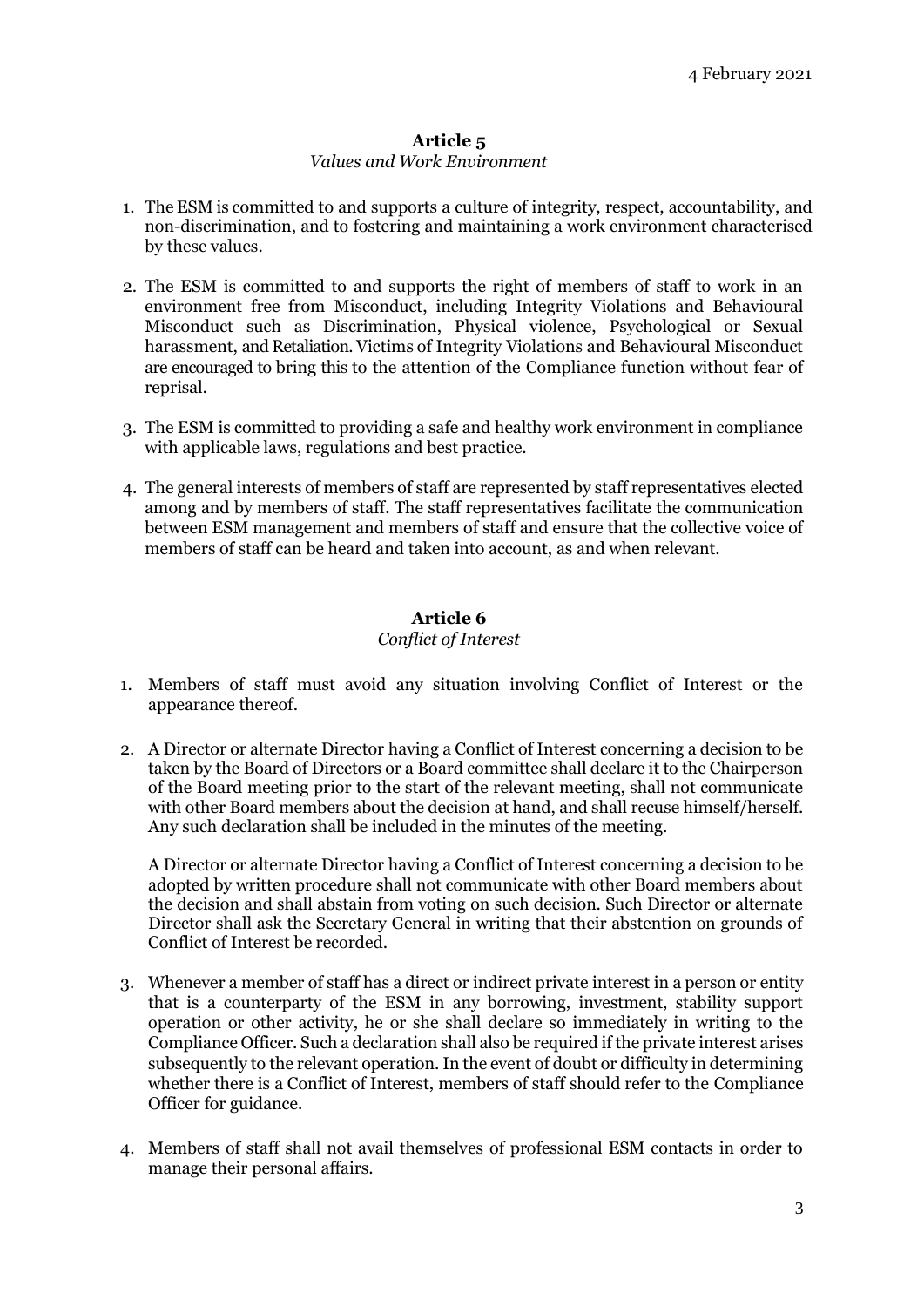- 5. Members of staff are not barred from having friendly or even personal relationships with their colleagues, consultants and others. However, intimate personal relationships between supervisor and supervisee are inappropriate as they may unduly influence work as well as create (potential or perceived) conflicts of interest and appearance of impropriety.
- 6. Members of staff who have a formalised partnership with each other, or who are related in the first degree, are required in all circumstances to disclose this to the Compliance Officer. Members of staff who have established an intimate personal relationship with each other are required to disclose this to the Compliance Officer where it could reasonably be expected to cause a conflict of interest or the potential for a conflict of interest. This will always be the case where the members of staff concerned are in the same reporting line. In the event of doubt or difficulty in determining whether disclosure is required, members of staff should refer to the Compliance Officer for guidance. Failure to make a timely report, where this was clearly required by the circumstances described above, may result in a finding of Misconduct. Upon receiving such report, the Compliance Officer, where relevant, in consultation with the Head(s) of Department(s) concerned, will propose measures to resolve or mitigate the (potential or perceived) conflict of interest situation.

# *External Activities*

- 1. Members of staff must not engage in any professional activity (hold other employment or engage in any occupation or profession, or in any business) which is incompatible with the proper performance of their ESM duties or that might create a conflict of interest.
- 2. Except with the prior written consent of the Managing Director, members of staff shall not:
	- a) engage in any professional activity, hold any political post or appointment, or act in any advisory capacity, outside the ESM, whether on a permanent, temporary or occasional basis; or
	- b) serve on the governing or management body of any company, including any family related company and trust, regardless of whether such activity is remunerated or not.
- 3. In exception to Article  $7(2)$  above, members of staff may perform the following external activities as long as these activities remain compatible with their professional duties and befit the purpose, role and values of the ESM:
	- a) serve on the governing bodies or accept positions of responsibility in up to two charities or other not-for-profit organisations with laudable cause, professional associations or educational institutions, on a non-remunerated basis;
	- b) perform voluntary or community-based work during their leisure time for a charitable, religious, educational or professional association or for any other not-for-profit organisation;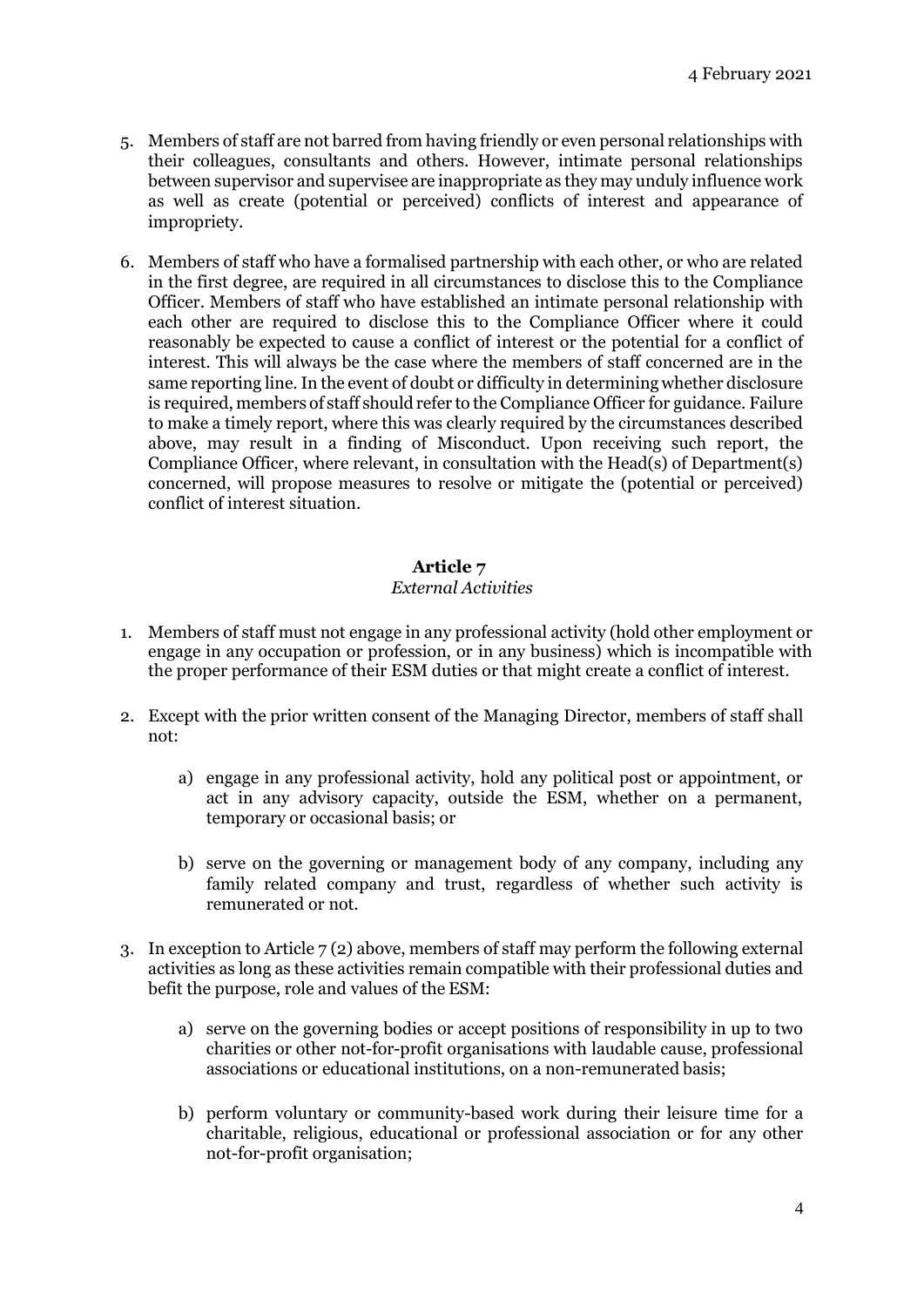c) perform teaching or research, for example, lecturing, writing articles or books and similar activities of academic nature, provided that such activities are in compliance with this Code and the internal policies and guidelines of the ESM, in particular with regards to the duty of confidentiality.

The external activities mentioned in Article 7 (3) (a) and (c) above shall be reported to the Compliance Officer.

- 4. The Managing Director may decline to give consent pursuant to Article 7 (2) or may instruct the member of staff to refrain from activity pursuant to Article 7 (3) above whenever he/she considers that the external activity in question does not befit the purpose, role and values of the ESM or the professional duties of the member of staff. Should the Managing Director consider this necessary he/she will consult with the Compliance Officer whether the activity pursuant to Article  $7(2)$  and (3) befits the purpose, role and values of the ESM or the professional duties of the member of staff.
- 5. The Managing Director, after consultation with the Compliance Officer, may decide that certain forms of teaching or research constitute an official activity. In such cases, the member of staff may not accept any form of outside remuneration<sup>1</sup>, and any amounts received in connection with such activity, including but not limited to royalties, shall be passed on immediately to the ESM. The member of staff may, however, be allowed to have his/her travel and/or accommodation expenses borne by the inviting party instead of by the ESM, subject to the approval by the Compliance Officer.
- 6. If a member of staff performs teaching or research on a private basis, the person concerned may accept remuneration and/or reimbursement of expenses. Such remuneration or reimbursement of expenses shall be declared to the Compliance Officer. The activity in question must remain compatible with the fulfilment of the duties of the member of staff at the ESM and must be carried out during the member of staff's leisure time without drawing on the ESM's resources.
- 7. In pursuing any of the external activities members of staff must always safeguard and use appropriately the ESM's resources, name and reputation.

# **Article 8**

### *Public Office*

- 1. Members of staff intending to stand for election to public office shall inform the Managing Director in writing well before formally standing, usually at least three months ahead of doing so.
- 2. Depending on the extent of the functions under the said public office and the time devoted to election campaigning, the Managing Director may decide that the member of staff concerned:
	- a) must take unpaid leave;
	- b) may continue to discharge his/her duties at the ESM;

 $\overline{a}$ <sup>1</sup> For avoidance of doubt, professional awards including monetary elements are not considered remuneration.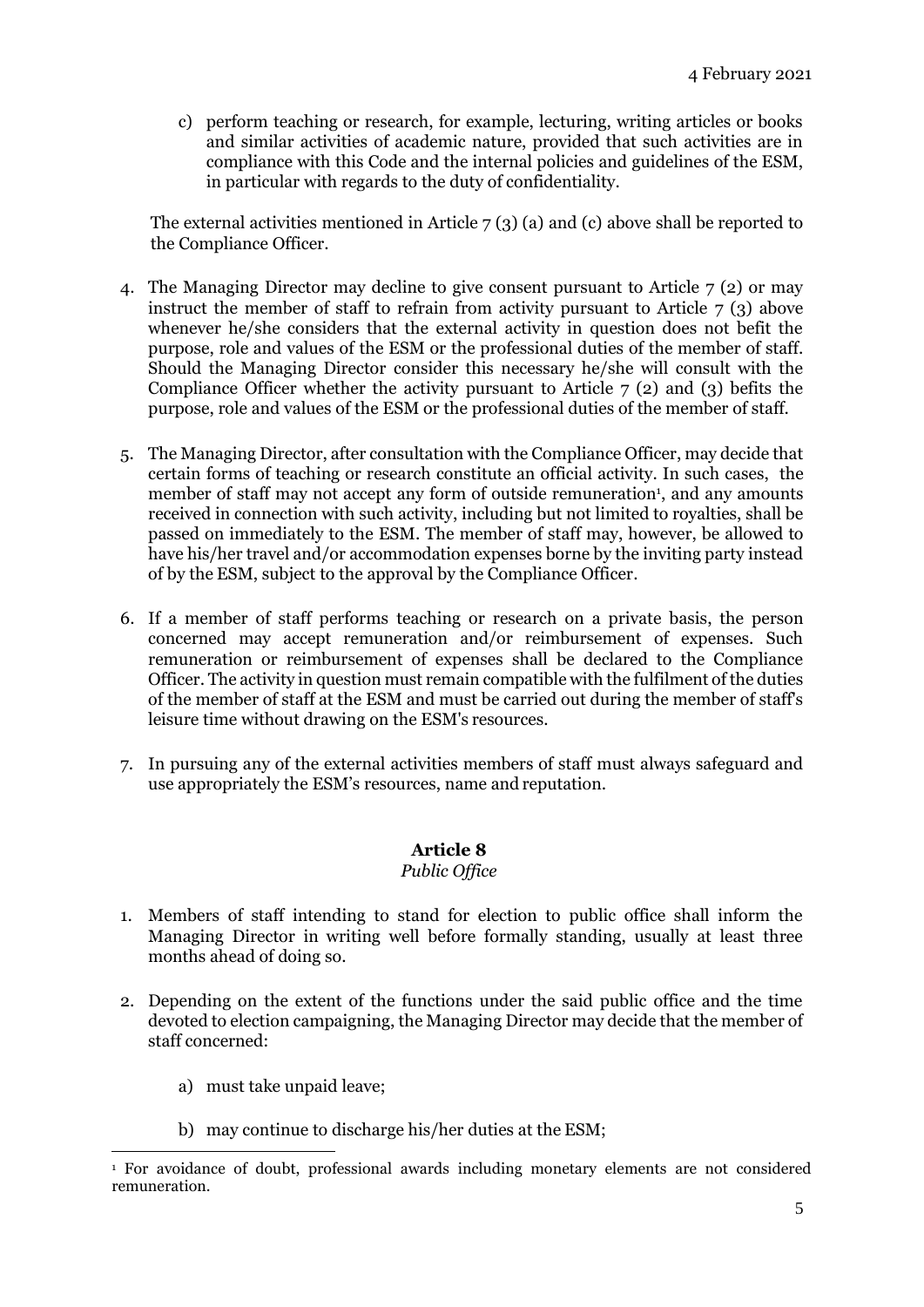- c) may be authorised to discharge his/her duties at the ESM on a part-time basis, if the nature of his/her post within the ESM so permits; or
- d) must resign prior to accepting the public office.
- 3. Articles 8 (1) and 8 (2) above shall apply also once members of staff decide to accept the public office to which they have been elected.

#### *Gifts and Other Inducements*

- 1. The ESM shall not tolerate any Integrity Violations, whether in the form of bribery, corruption, collusion or facilitation payments, including the offering, giving, receiving or soliciting directly or indirectly anything of value to influence improperly the actions of members of staff or other parties.
- 2. No member of staff may apply for, solicit, receive, or accept from any source outside the ESM any advantage or inducement, direct or indirect, which is in any way connected with his/her employment with the ESM or which otherwise might call into question his/her integrity or the objective and impartial discharge of his/her duties, except for gifts which are reasonable and customary. Any gifts and other inducements offered to members of staff in connection with their employment with the ESM must be declared by such members of staff to the Compliance Officer, except for gifts with merely token value, which do not need to be declared. Gifts and other inducements from candidates in ESM procurement procedures, suppliers and prospective suppliers must not be accepted regardless of their value.
- 3. Members of staff may not accept or receive gifts exceeding a value, as determined by the Managing Director from time to time, from any person, organisation, or company with which ESM does or seeks to do business. This rule shall not be circumvented by the acceptance or receipt of such gifts by family members of the member of staff, instead of by the latter.
- 4. In exceptional circumstances, when refusing to accept a gift may cause offence or embarrassment to the gift-giver or to the ESM, members of staff may accept gifts on behalf of the ESM with a value in excess of the value determined by the Managing Director pursuant to Article 9 (3) above. However, such gifts shall be declared immediately to the Compliance Officer who will provide guidance on how the gift is to be disposed of in order to preserve the highest standards of integrity of the member of staff and the ESM.
- 5. Limited hospitality, such as meals, refreshments and receptions may normally be accepted, provided that they are unsolicited, the attendance is related to the duties of the member of staff and the third party, the frequency of such invitations from the third party is not excessive, and the level of expense is reasonable and customary in the particular circumstances. This rule applies equally to hospitality offered. Guidance may be given by the Compliance Officer, from time to time, on what is acceptable as "reasonable and customary" under this Article.
- 6. Members of staff attending professional seminars, conferences or similar events may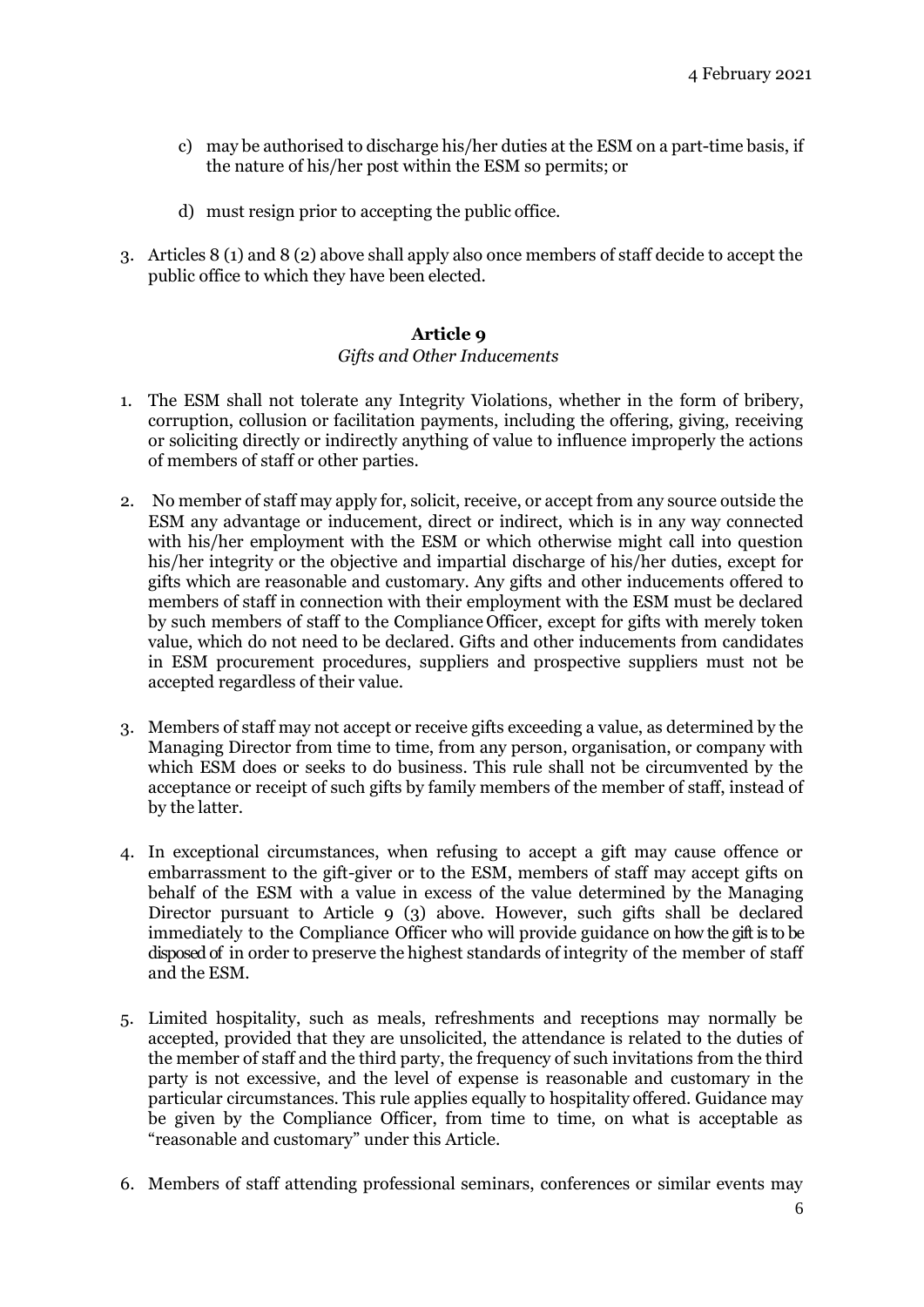accept payment of their accommodation and/or travel expenses by the organiser only after obtaining prior guidance from the Compliance Officer.

7. The giving of gifts on behalf of the ESM to third parties, over and above the value determined by the Managing Director, requires prior approval by the Compliance Officer who will only grant such approval in the event he/she considers this both customary and reasonable.

This provision does not apply to gifts presented by the Managing Director and the members of the Management Board provided that the giving of such gifts is directly related to their duties, the frequency of gift-giving is not excessive, and the level of expense is reasonable and customary in the particular circumstances.

- 8. No member of staff shall apply for, solicit, receive, or accept any honour, distinction, decoration or award from any government or other public authority without obtaining prior guidance from the Compliance Officer, where relevant in consultation with the General Counsel.
- 9. Article 9 (8) above shall not apply to honours, distinctions, decorations, or awards conferred for services rendered by members of staff before the start of their employment at the ESM.

### **Article 10**

### *Duty of Confidentiality*

1. Directors and alternate Directors shall not disclose information that is subject to professional secrecy pursuant to Article 34 of the Treaty, even after their duties have ceased. Without prejudice to Article 17 of the By-Laws, they are required to ensure the same level of confidentiality, as indicated by the ESM confidentiality marking framework, when sharing ESM information and documents with their secretariat, national administration or parliament.

The duty of confidentiality does not prevent Directors and alternate Directors from providing comprehensive information to national parliaments, in case this is foreseen at national level.

- 2. Members of staff shall not disclose information that is subject to professional secrecy pursuant to Article 34 of the Treaty, even after their duties have ceased. Without prejudice to Article 17 of the By-Laws, any non-public information available to members of staff in connection with their professional duties at the ESM is subject to professional secrecy pursuant to Article 34 of the Treaty.
- 3. The conditions under which members of staff may communicate documents drawnup or held by the ESM to other persons or entities or otherwise disclose such documents externally are set forth in Article 17 of the By-Laws.
- 4. Members of staff shall actively prevent the unintended disclosure of information subject to professional secrecy by reminding colleagues of their duty pursuant to Article 34 of the Treaty.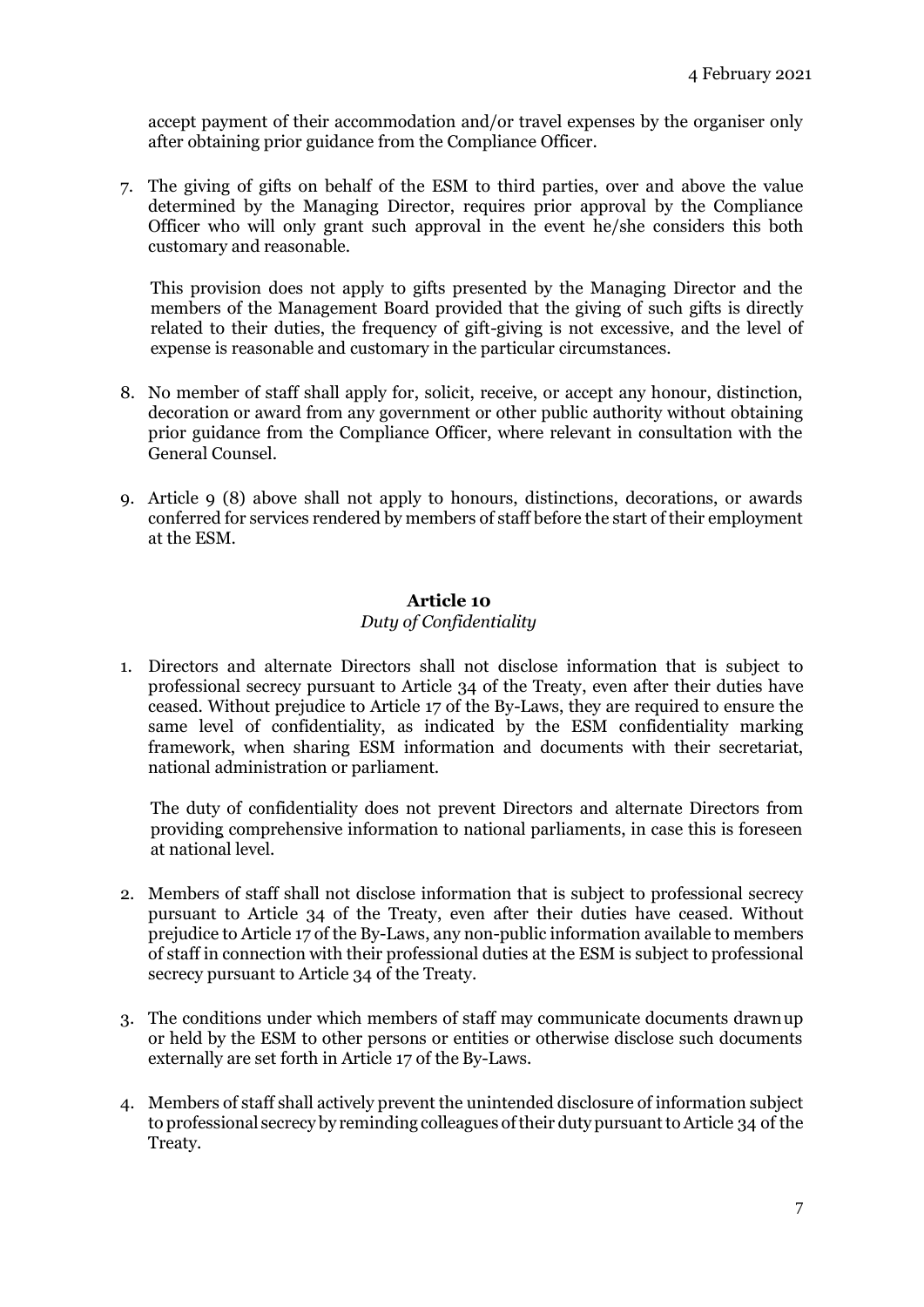#### *Public Statements and Contacts with the Media*

- 1. Members of staff shall not make any public statements or have any contacts with the media related to the ESM or its activities, without prior approval of the Chief Spokesperson/Head of Communication or their designate.
- 2. The Managing Director, the members of the Management Board, and designated spokespersons are the official spokespersons of the ESM and do not require prior approvalbefore answering media inquiries or presenting informationto thewider public.

# **Article 12**

### *Inside Information*

- 1. Members of staff shall strictly observe all applicable laws and regulations on insider trading as well as the rules set forth in this Article. The Legal and Procurement Division shall be consulted in case of doubt.
- 2. Members of staff who, in the context or course of their duties, have direct or indirect access to or are in possession of Inside Information shall not disclose such Inside Information to any other person unless such disclosure is made in the normal course of the exercise of their employment, profession or duties and may not make use, either directly or indirectly, of such Inside Information in order to carry out, recommend or advise against transactions involving the securities in question, for their own account or for that of third parties.
- 3. For the purposes of this Code, "Inside Information" refers to inside information as defined in the Market Abuse Regulation from time to time.
- 4. Any member of staff who reasonably suspects that a transaction might constitute insider trading shall notify the Compliance Officer without delay.
- 5. The ESM maintains appropriate measures designed to limit the flow of Inside Information from areas that own such information and those areas that trade in securities (Investment and Treasury division).

### **Article 13**

#### *Private Investments*

- 1. Members of staff shall at all times manage their private financial affairs with full respect for and in compliance with this Code. They shall consider the interests of the ESM and shall ensure that the ESM does not incur reputational risk as a result of the management of their private financial affairs.
- 2. The Managing Director, in consultation with the Legal and Procurement Division and the Compliance Officer, may decide from time to time to prohibit all or some members of staff from conducting private transactions in specific instruments for a specified time in order to avoid possible reputational damage.
- 3. Outside the scope of their duties towards the ESM, members of staff shall not, except if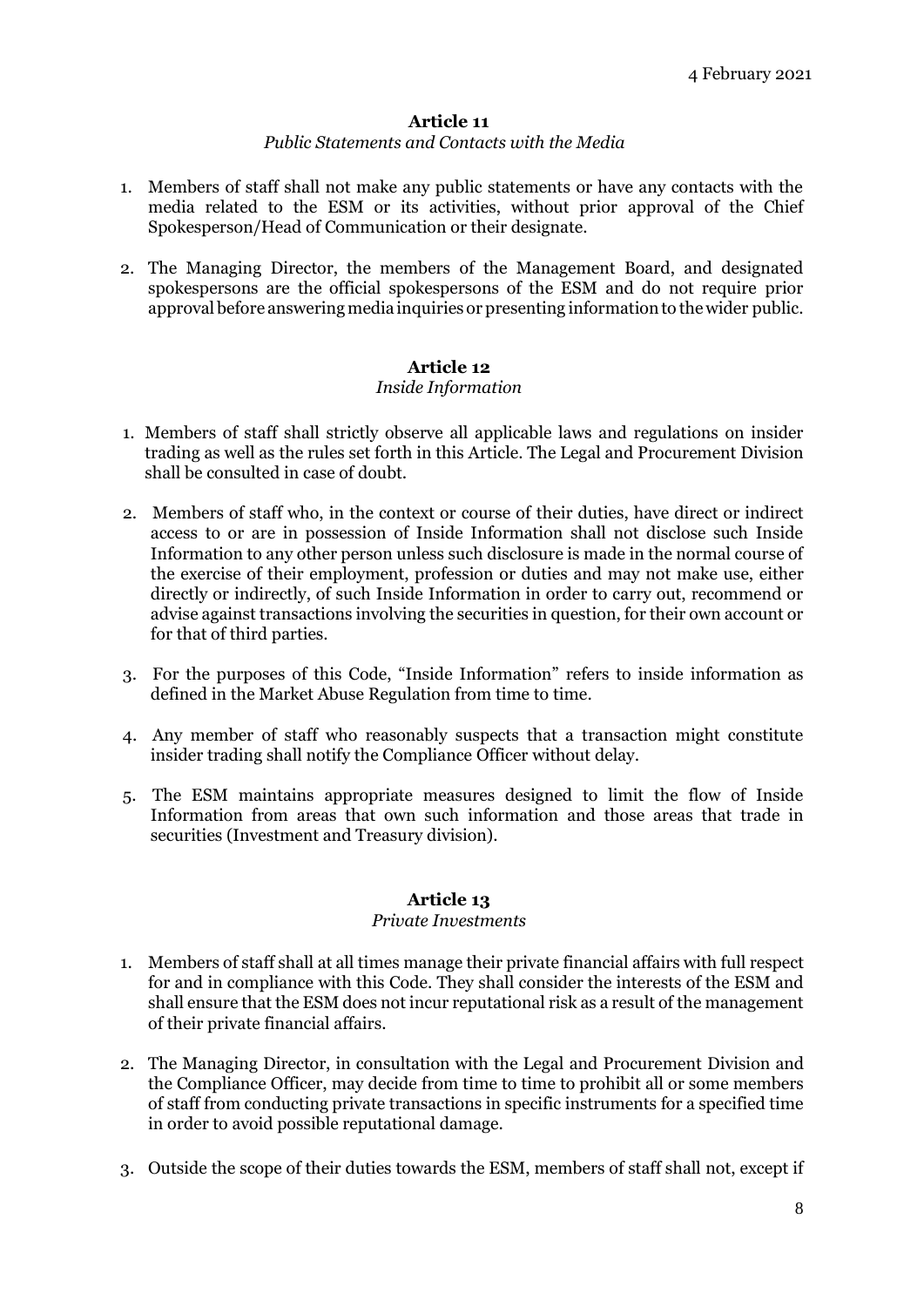the Compliance Officer is satisfied about the non-speculative nature of the transactions and the lack of circumstances contraindicating such transactions, knowingly invest, sell or trade, for their own account or for the account of others, in the following financial instruments for a total amount that exceeds EUR 10,000 per annum**:**

- a) euro area government and supranational debt securities (e.g. bills, notes and bonds);
- b) euro-related foreign exchange instruments;
- c) shares in euro area banks;
- d) any derivatives or structured products directly related to the products above.

This prohibition does not apply to one way transactions, such as the selling or buying of foreign exchange for private expenses, household expenses, education or travel expenses.

- 4. This prohibition shall not apply when members of staff indirectly acquire any of the financial instruments as per Article 13 (3) above through their ownership of shares in trusts, estates, investment funds, pension funds or similar investment vehicles, provided that neither the member of staff nor his/her immediate family has discretion over investments made by such investmentvehicles.
- 5. New members of staff holding any of the financial instruments as per Article 13 (3) above prior to their employment with the ESM, may keep hold of such financial instruments. Members of staff who decide to dispose of such financial instruments, shall follow the requirements pursuant to Article 13 (1) and (3) above.
- 6. Members of staff shall immediately report to the Compliance Officer any private financial activity that might not be in accordance with this Code or that might be, or appears to be, in conflict with their ESM duties.

### **Article 14**

#### *Disclosure of Financial and Business Interests*

- 1. Notwithstanding the provision of Article 13 above, the Managing Director, the members of the Management Board and such other members of staff, as designated by the Managing Director from time to time, shall file a confidential disclosure of their Financial and Business Interests. All disclosures shall be filed with the Compliance Officer, except, if applicable, for the Compliance Officer who shall file his/her disclosure with the General Counsel. For the purposes of this Code, "Financial and Business Interests" mean any right to receive a benefit from a financial instrument mentioned in Article 13 (3) above. Article 13, in particular Article 13 (4), applies *mutatis mutandis.*
- 2. Members of staff not subject to the above disclosure requirement shall certify their compliance with the provisions of Article 13 by filing a compliance declaration with the Compliance Officer.
- 3. The compliance declarations and the disclosures of Financial and Business Interests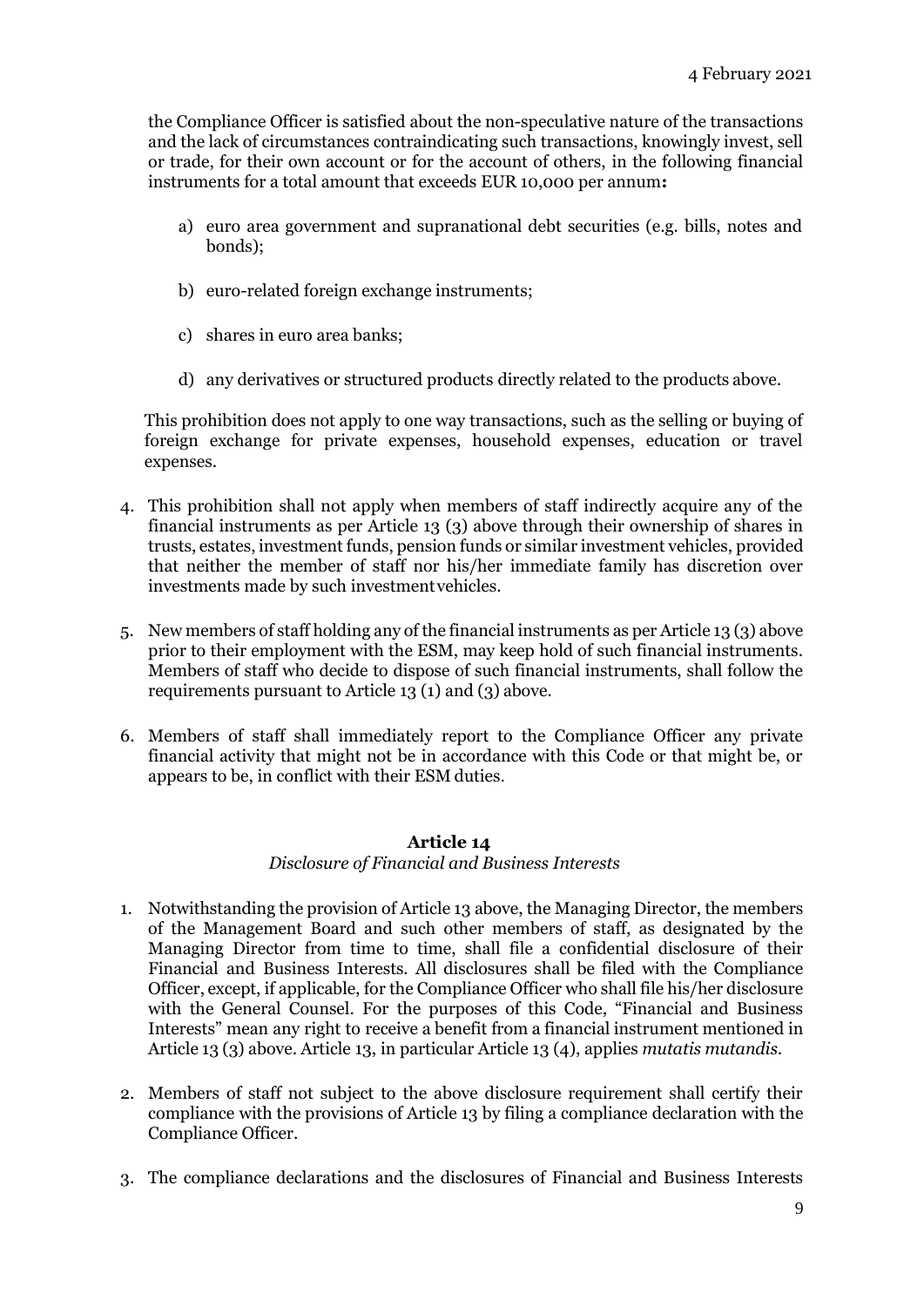shall be made no later than 30 days following the start of employment at the ESM, or 60 days following the date of appointment according to which the member of staff becomes Designated, and must be updated annually, no later than 31 January each year or as communicated by the Compliance Officer.

# **Article 15**

### *ESM Property, Assets and Environmental Impact*

- 1. Members of staff shall protect and preserve the ESM's property and assets and shall use its resources as efficiently as possible, guarding against waste and abuse.
- 2. It is expressly prohibited to use the ESM's logo and headed notepaper for personal correspondence in order to avoid any risk of confusion between professional and private transactions.
- 3. All rights to any intellectual property created by members of staff in the course of their ESM duties belong to the ESM, unless the ESM authorises otherwise. In addition, in the course of their ESM duties, members of staff must not use their own intellectual property, or intellectual property which they claim as their own, on the basis that it was created before joining the ESM or other than in the course of their ESM duties, without first agreeing with the ESM in writing the basis on which they will do so. In the absence of any such prior agreement, all intellectual property of the relevant member of staff which is used in the course of his or her ESM duties will become the property of the ESM. Intellectual property belonging to the ESM may not be used for private benefit or for the benefit of others, except with appropriate authorisation by the ESM.
- 4. The ESM is committed to protecting the environment and seeks to follow a prudent approach on environmental matters. The ESM strives to continuously monitor, communicate, and limit further its environmental impact. In this context, ESM is committed to implementing measures for reducing its use of natural resources and energy and for limiting the generation of emissions, releases, and waste.

### **Article 16**

### *Reporting Misconduct*

- 1. Any member of staff who, becomes aware of or suspects an Integrity Violation, must in good faith, forthwith report this to the Compliance Officer.
- 2. Any member of staff who becomes aware or suspects Serious Misconduct, other than an Integrity Violation, including Behavioural Misconduct, is encouraged to offer immediate assistance to the victim (where applicable and appropriate) and to report the matter, in good faith, to the Compliance Officer as soon as reasonably possible. Any member of staff in a supervisory position is required to do the same in the same circumstances.

For the avoidance of doubt, seeking guidance from Human Resources and Organisation does not create an obligation for Human Resources and Organisation to report such alleged Serious Misconduct.

3. The ESM protects the identities of Whistleblowers and Witnesses in accordance with the Whistleblower and Witness Protection Policy both during and after investigations. The ESM and members of staff shall refrain from any Retaliation or reprisal against any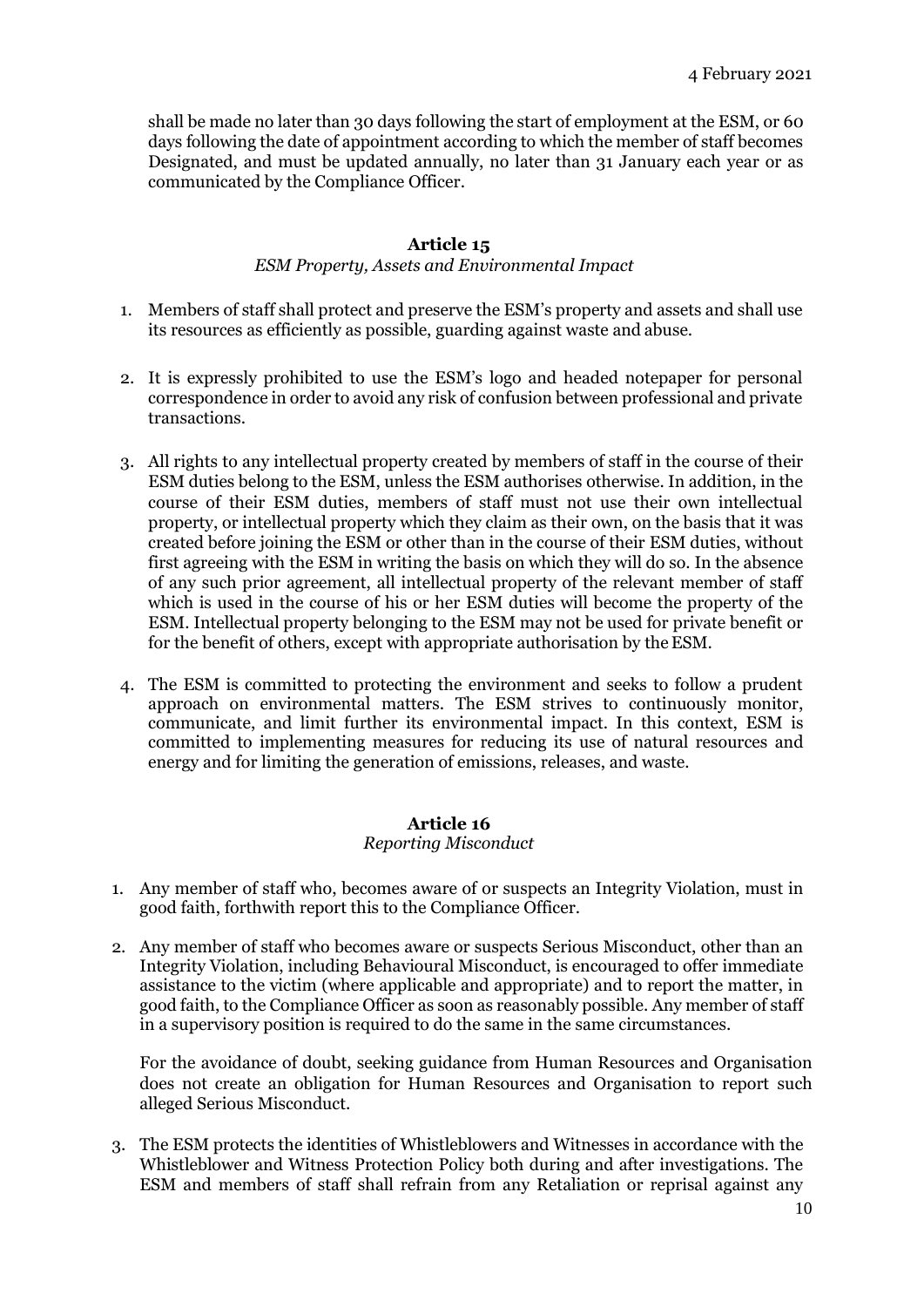member of staff who, in good faith, reports Misconduct as set out in Article 16 (1) above. Reporting of Misconduct other than in good faith constitutes Misconduct.

# **Article 17**

# *Entry into Force and Review*

- 1. This Code shall enter into force on the day it is adopted by the Board of Directors of the ESM, acting by qualified majority.
- 2. This Code shall be subject to revision as and when it is deemed necessary by the Board of Directors, and usually once every three years**.**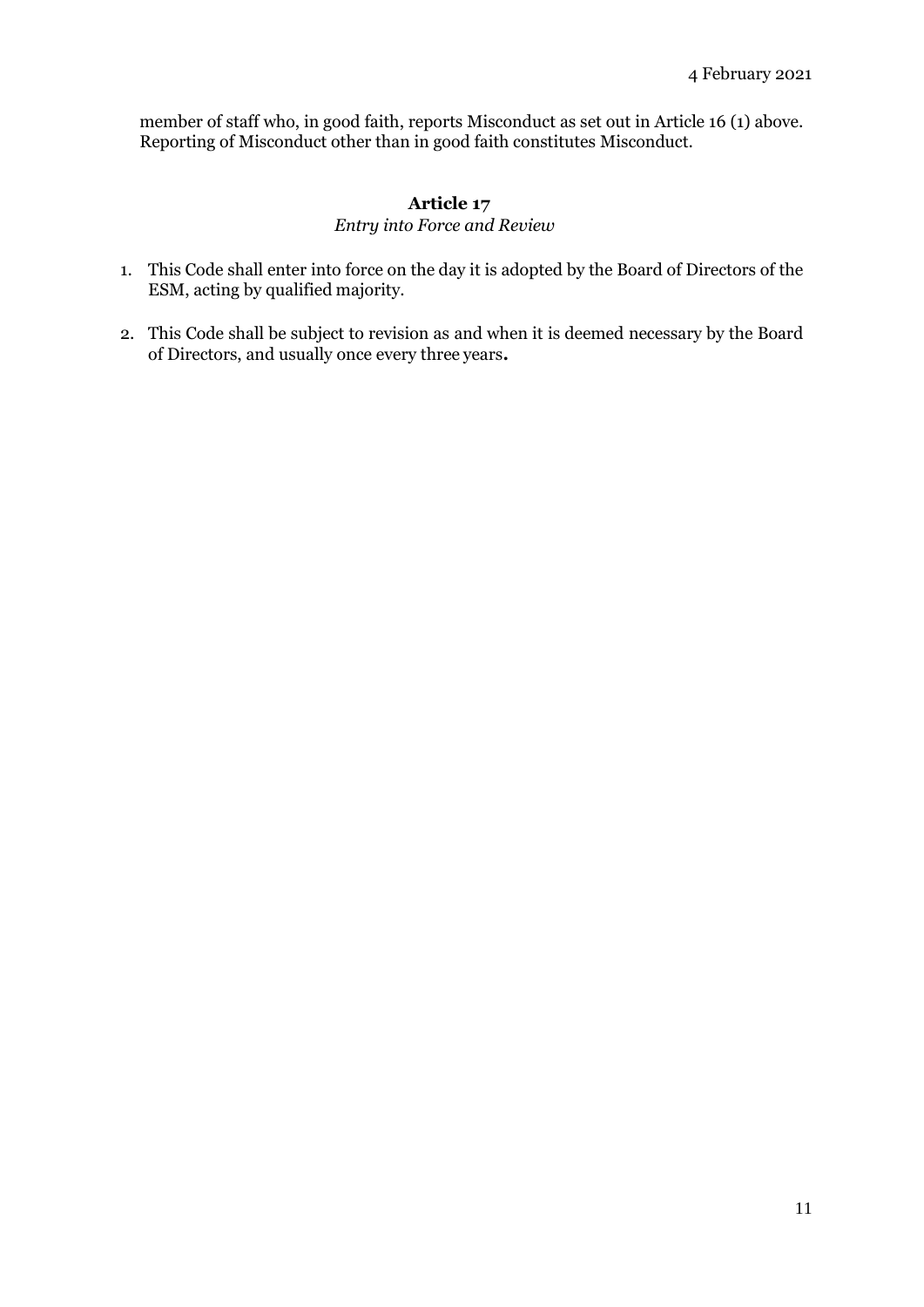### **Annex DEFINITIONS**

**Misconduct** is the violation of this Code or any ESM policy, procedure or other internal law whether intentional or not*.*

**Serious Misconduct** includes but is not limited to Integrity Violations and Behavioural Misconduct. Whether misconduct is serious, depends on facts and circumstances, including but not limited to the extent to which the misconduct could adversely affect the integrity, reputation or interests of the ESM, the extent to which the misconduct involves intentional actions or negligence and the duties and responsibilities of the member of staff.

**Integrity Violation** constitutes Serious Misconduct and is any act or omission which constitutes a failure to adhere to the highest standard of integrity. It includes corrupt, fraudulent, coercive, and collusive practice, abuse, obstructive practice and conflict of interest, as defined below<sup>2</sup> .

**Corrupt practice** is the offering, giving, receiving, or soliciting, directly or indirectly, anything of value to influence improperly the actions of another party;

**Fraudulent practice** is any act or omission, including a misrepresentation, that knowingly or recklessly misleads, or attempts to mislead, a party to obtain a financial or other benefit or to avoid an obligation;

**Coercive practice** is impairing or harming, or threatening to impair or harm, directly or indirectly, any party or the property of the party to influence improperly the actions of a party;

**Collusive practice** is an arrangement between two or more parties designed to achieve an improper purpose, including influencing improperly the actions of another party;

**Obstructive practice** includes deliberately destroying, falsifying, altering, or concealing of evidence material to the investigation of an integrity violation, making false statements with the aim to impede such investigation, failure to comply with requests to provide information, documents or records in connection with such investigation, threatening, harassing or intimidating any party to prevent it from disclosing knowledge of matters relevant to the investigation or from pursuing the investigation.

**Conflict of Interest** means a situation or circumstances in which private interests of members of staff influence or may influence the objective and impartial performance of their duties. Private interests include any advantages for members of staff, their families or personal acquaintances.

**Behavioural Misconduct** constitutes Serious Misconduct and includes any form of direct or indirect discrimination, physical violence, psychological harassment (also referred to as bullying or mobbing), sexual harassment and retaliation.

**Discrimination** shall be taken to occur where one person, because of their nationality, gender, racial or ethnic origin, religion or belief, health status, age or sexual orientation, is, has been or would be treated less favourably than another person in a comparable situation.

 $\overline{a}$ 

<sup>2</sup> Definitions as harmonized between multilateral development banks